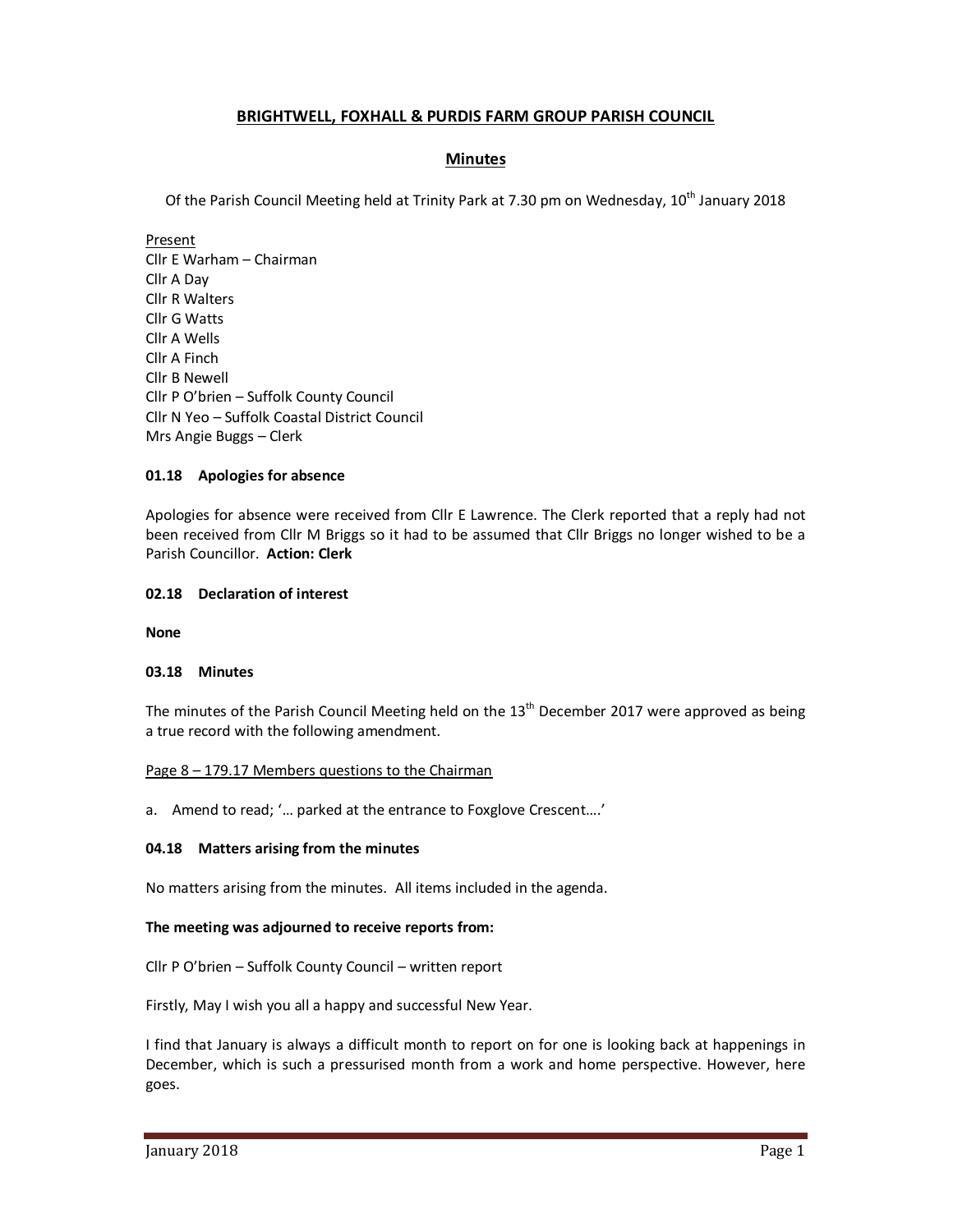## Home to School Transport

Suffolk County Council has launched a school travel consultation. In Suffolk £21m is spent per year on school transport. Over the past two years SCC has managed to save £2.6ml from its school and post 16 travel budget, making it more efficient. However, despite this, the budget is £3ml overspent. Changes to school travel policies now need to be considered so the service is affordable and capable of meeting growing demand.

The two and half month consultation began December 12th and ends February 28th.

SCC current school transport policies go above the legal requirements and the consultation seeks views on changing these policies and presents 3 alternative options:

- 1. In Sept.2019 change the school travel policy so that it is line with legal requirements.
- 2. From Sept.2019 introduce changes on a phased basis as a child joins or moves school. This would cost SCC an estimated £8.8ml to implement.
- 3. Make no changes to school transport but take savings from other services provided by SCC.

There is to be a full programme of events and opportunities for discussion, plus consultation workshops. In the Martlesham Division that is to be at Kesgrave Conference Centre 12 Acre Approach, IP5 1JF on January 16th in the Orwell Room from 19.00 until 20.30.

### Retention of Business Rate Pilot Scheme

SCC has been named as one of the 10 pilot areas for a new government scheme to retain 100% of business rate from Council Tax in 2018/19. More information is needed before SCC knows how much additional income this could generate.

### Warm Homes Fund

Local authorities, working together as the Suffolk Climate Change Partnership, have been successful in securing funding from the first round of the Warm Homes Fund for a project worth £4.3 million.

Suffolk's local authorities are now able to provide fully funded central heating systems to 514 fuel poor households across Suffolk over the next three years.

The new £150m fund was established by National Grid using part of the proceeds from the sale of the company's majority stake in its gas distribution business.

### Upper Orwell Crossings

Structural and environmental tests to finalise the detailed design for the Upper Orwell Crossings in Ipswich are to begin early next year.

Ground investigation works, which could last up to three months, are scheduled to begin on 15 January 2018. Contractors Fugro GeoServices Ltd will dig trial holes and deep boreholes both on land and in the water.

The works will determine the underlying properties of the ground and river bed. The land based work will take place between 7am and 7pm Monday to Friday and 7am and 1pm on Saturdays, while the work in the water will be carried out 24 hours a day, seven days a week. Noise levels will be monitored closely throughout the works.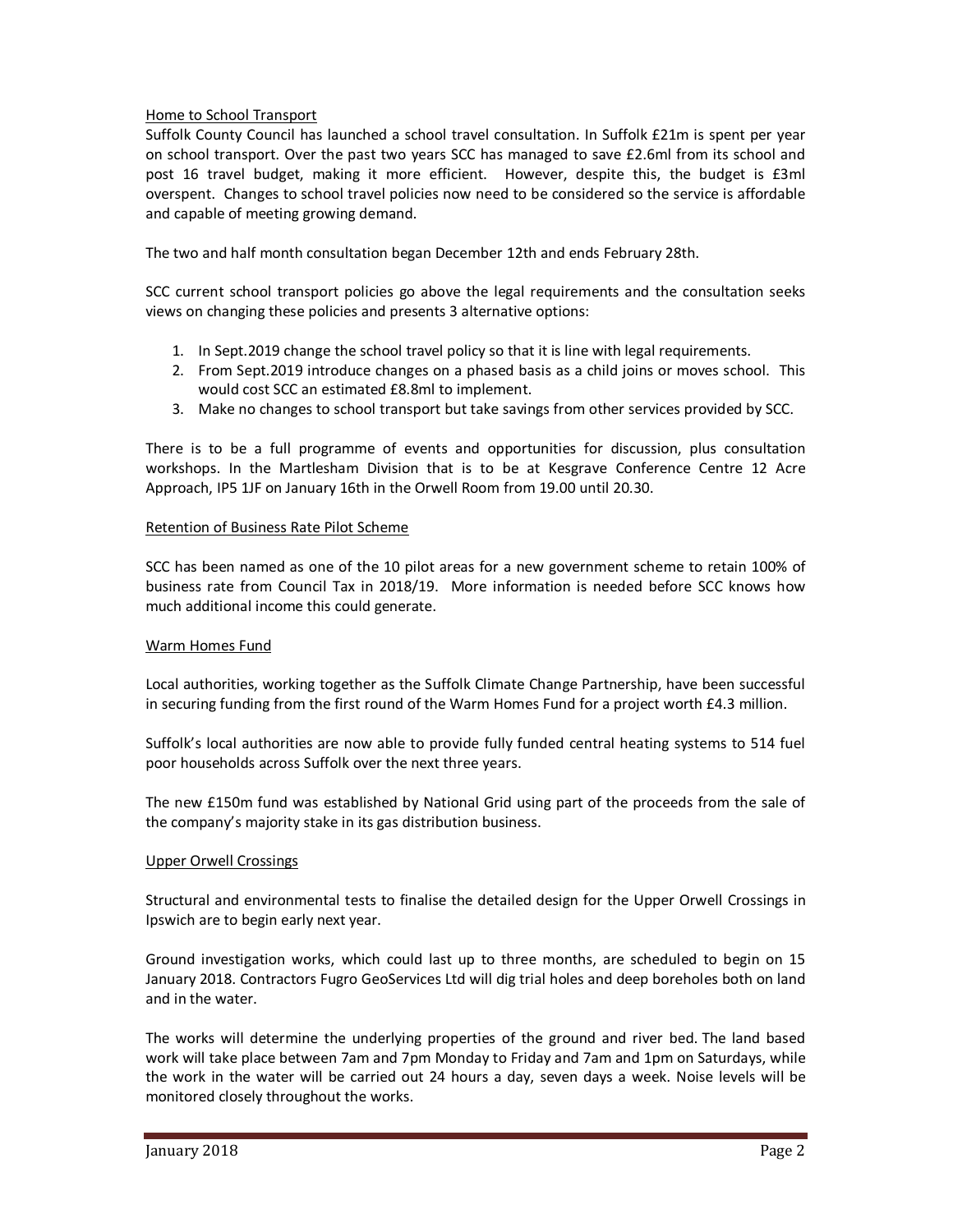### High Needs Funding Consultation

On 13th December 2017Suffolk County Councils launched a consultation, to reform the way in which education providers are funded for delivering high needs support to children/ young people with special educational needs and or disabilities.

Funding is not being reduced, the consultation is to determine the fairest way to use the budget SCC has.

The consultation will run until 9th February 2018.

Cllr N Yeo – Suffolk Coastal District Council

First of all I would like to wish you all a Happy New Year and hope that you all had a brilliant Christmas.

Life is now back to normal and I have a couple of items to mention which might be of use to you when meeting with residents.

The first one is the question of the garden waste collection service which we discussed briefly at the last Parish Council meeting and I have some more information on this which I feel will be beneficial to yourselves if asked any questions. When I was first elected to the Council in 2015 it was agreed that the Council would carry the costs of the 'free' garden waste collection service and to bear the cost of reduced Recycling Performance Payment support, despite the financial pressures on the council. However, at the time, it was recognised that this is discretionary service that is provided and it was always said that the Council would keep this decision under review.

Suffolk Coastal District Council is now under increasing pressure financially, with dwindling support from central Government. Next year (2018/19), the council is faced with a budget gap of over £2.8 million.

Providing the organic waste collection and composting service currently costs Suffolk Coastal over £1.2 million a year. This cost has been exasperated by the £200,000 per year reduction in support for recycling organic waste previously provided by the county council.

The East Suffolk Business Plan identifies the need for the council to become increasingly financiallyself-sufficient in the future. As such, a difficult decision to join the vast majority of other local authorities in Suffolk and Norfolk in providing local people with the opportunity to pay for a garden waste collection service.

I would stress, this service will be entirely voluntary, with people having to 'opt in' and register to receive the service. Any funds raised from the service will be re-invested in providing services to local people and reducing the budget gap.

A timetable for introducing the charge for garden waste collection is currently being drawn up, including details of how and when people can join & pay, should they opt to use the service.

As soon as this detailed information is available, I will make sure that I let you have a copy.

The second item which I feel might be of interest is fly tipping, again another interest to residents.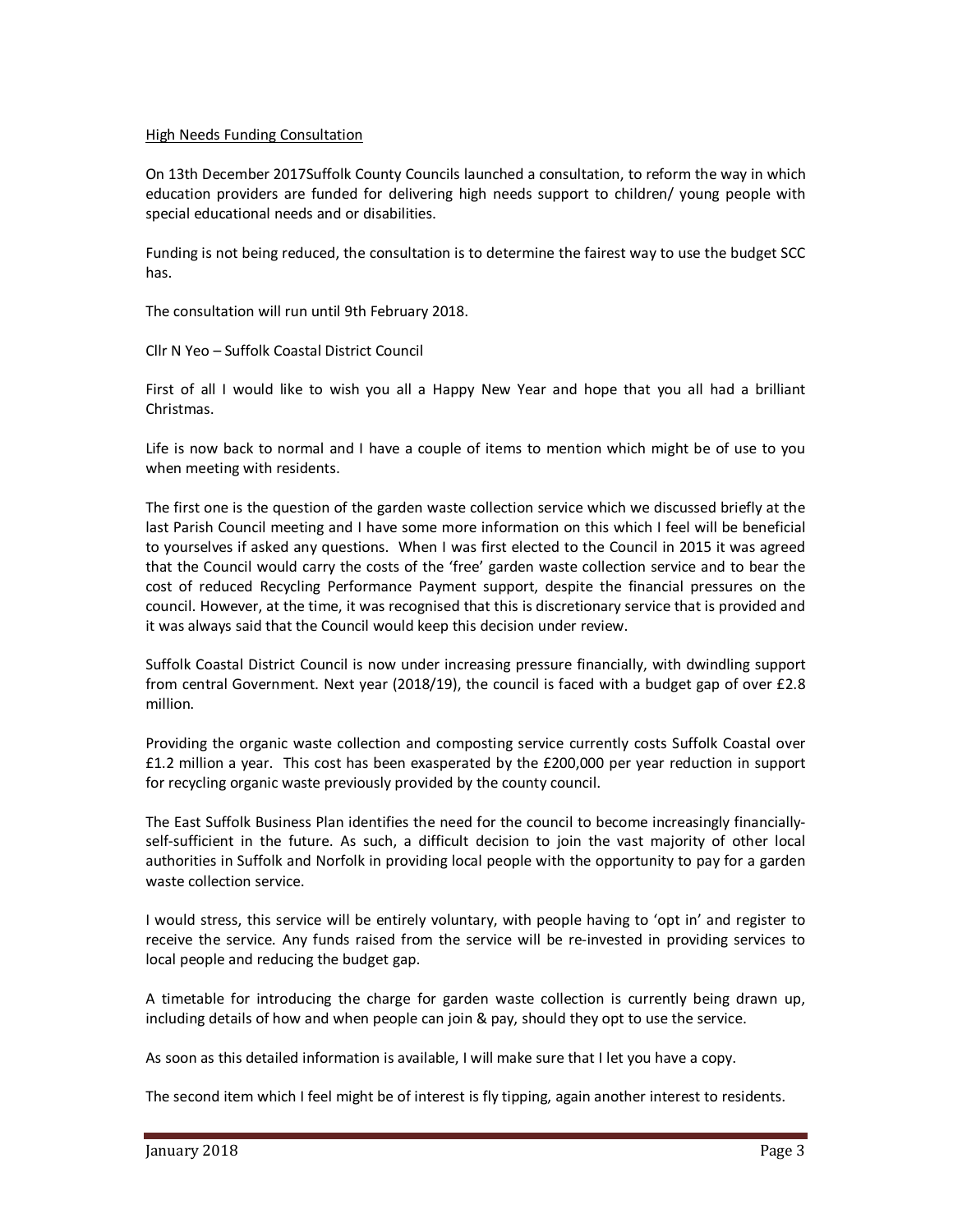The Council has recently taken a Saxmundham man to court after 20 sacks of household waste were dumped on land near Cransford. Apparently, he had paid a company to remove these sacks, not checking that they were a reputable company and also where they were going to dispose of the household waste. He was fined £100 due to his personal circumstances.

The Council have a Scrap Code which helps people to avoid being held responsible and risk getting a criminal record if they dispose of their household waste in this way.

- S: Suspect. Beware of rogue waste carriers reputable companies do not usually make direct approaches. If in any doubt as to whether someone is a legitimate waste carrier, do not allow them to take your waste.
- C: Check. Ask for their waste carrier registration details, and verify them by checking the online register or by calling 03708 506 506. Always note down the registration number of the vehicle used to take your waste away.
- R: Refuse unsolicited offers to have any rubbish taken away. Always carry out your own research and choose who you wish to approach. Legitimate waste carriers are unlikely to seek business by going door-to-door.
- A: Ask questions. Always ask what exactly is going to happen to your rubbish and seek evidence that it is going to be disposed of appropriately. A legitimate, professional waste carrier who wants your business should not object to being asked reasonable questions.
- P: Paperwork. Make sure you get a proper receipt containing the written information for your waste. This should include what has been removed, and where it will be going. Make sure the Company or tradesman's details are included.

The Suffolk Waste Partnership has produced a video aimed at householders, emphasising the importance of the Duty of Care and how to do their bit to prevent their waste ending up fly-tipped by rogue waste carriers and avoid risking a fine of up to £5000: www.youtube.com/watch?v=a1X83ka\_AqQ

If you see someone fly-tipping in Suffolk Coastal or Waveney report it in confidence online at: www.eastsuffolk.gov.uk/waste/fly-tipping/how-to-report-fly-tipping

## **The meeting was re-convened.**

### **05.18 Clerk's Report**

The purpose of this report is to update members on outstanding issues, items received after the deadline for agenda items, correspondence and action taken by the Clerk.

### Electoral Roll

The new electoral roll has been received which after acknowledgement that we wish to receive a copy it is sent by email and then having acknowledged that the electoral roll has been received a password is then sent. I raised the question with Suffolk Coastal District Council with regard to what will happen after May 2018 when the new data protection laws come into effect. SCDC have replied stating in future Parish Councils will need to register for accessing a secure sharing site. Invitations for this will be sent in due course.

## Precept Referendums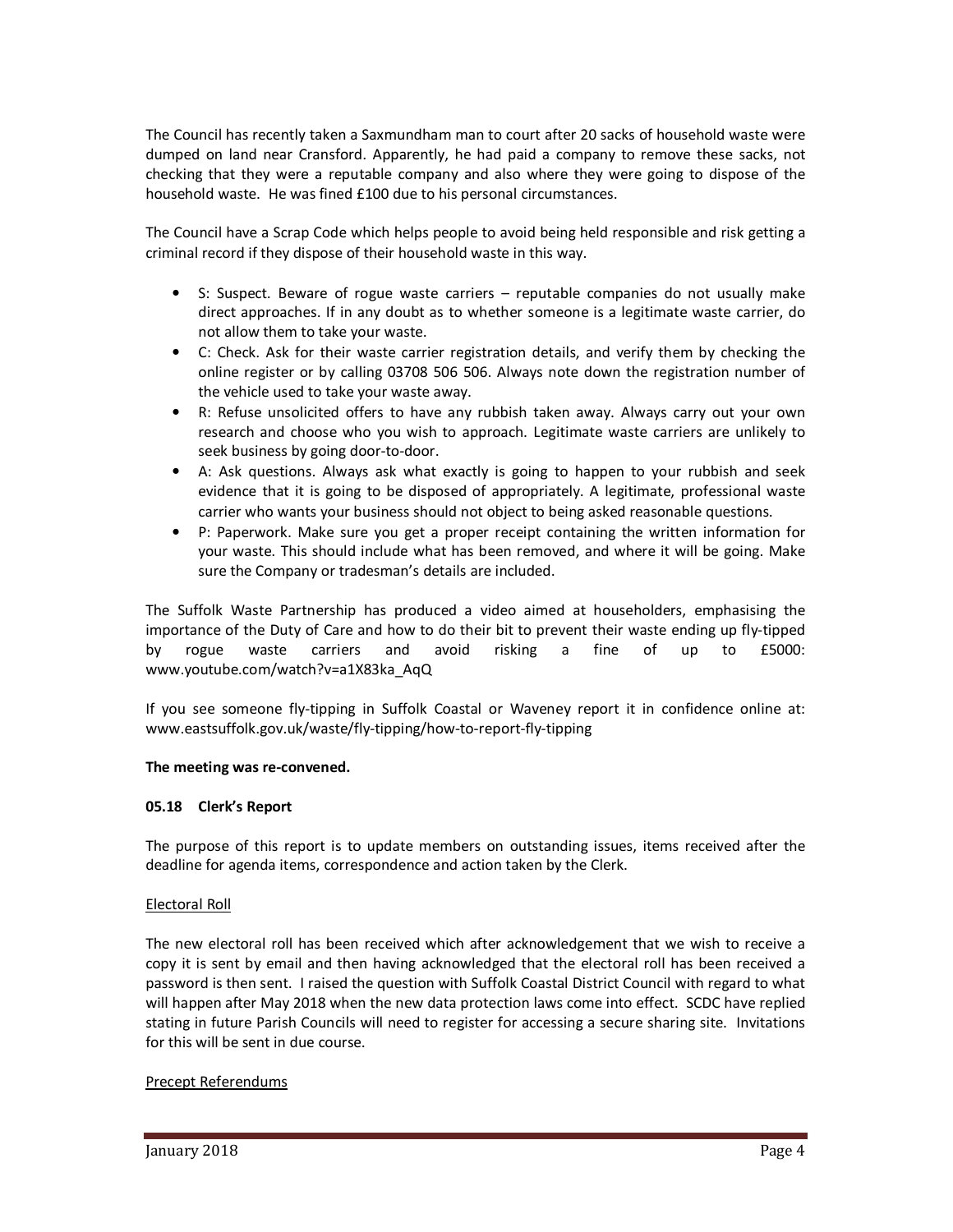Jayne has informed us there will be no precept referendums for smaller Parish Councils this financial year.

# **06.17 To discuss the broadband in the parishes**

Cllr Day reported that Nicky had mentioned at the last Parish Council meeting additional funding for broadband. Cllr Day said that after further investigation he felt extra funding was only available for areas which have poor internet activity and he did not think it applied to this area. No further action.

## **07.18 Straight Road Classification**

Cllr Day reported that despite the efforts of Cllr O'brien Suffolk County Council he had still not been contacted by David Chenery Suffolk County Council Highways Manager. Following discussion, it was agreed that the Clerk should complete the on-line highways reporting screen on line. Clerk to discuss with Cllr O'brien again. **Action: Clerk** 

# **08.18 VAS Signs**

Cllr Finch reported that unfortunately his computer has not been working so he has been unable to download data but hoped to be able to shortly. **Action: Cllr Finch** 

# **09.18 Data Protection – ICO**

Councillors discussed the new data protection laws which come into effect in May 2018. Cllr Day reported that the Clerk had produced a number of documents which may be applicable to the Parish Council. Discussions took place as to whether the Clerk could act as the Data Protection Officer and the Clerk reported that the Local Council Public Advisory Service had stated that as long as the Clerk remains impartial it was in order. The Clerk reported that the Local Public Advisory Service was going to hold an evening course for Clerks and Councillors at a cost of £30 per delegate. Cllr Wells proposed, seconded Cllr Watts that the Clerk and Cllr Day should attend the course – all in favour. The Clerk was asked to obtain a copy of a 'model' data protection policy. **Action: Clerk** 

## **10.18 Bus Shelter – Bucklesham Road**

Cllr Walters reported that he had arranged a meeting next week with the Ipswich Golf Club to discuss the positioning of the bus shelter. It was agreed that Cllr Warham should send him a copy of the map of the land at the front of the golf club. **Action: Cllr Warham / Cllr Walters** 

## **11.18 Parking Entrance to Foxglove Crescent**

Cllr Watts reported that the number of cars and vans parked at the entrance to Foxglove Crescent had increased recently and this should be raised as a concern with Suffolk County Council Highways. It was agreed that the Clerk should write to SCC Highways with a copy to Cllr O'brien and Sgt Peter Street. **Action: Clerk** 

## **12.18 Planning**

The Parish Council discussed the following planning matters.

## General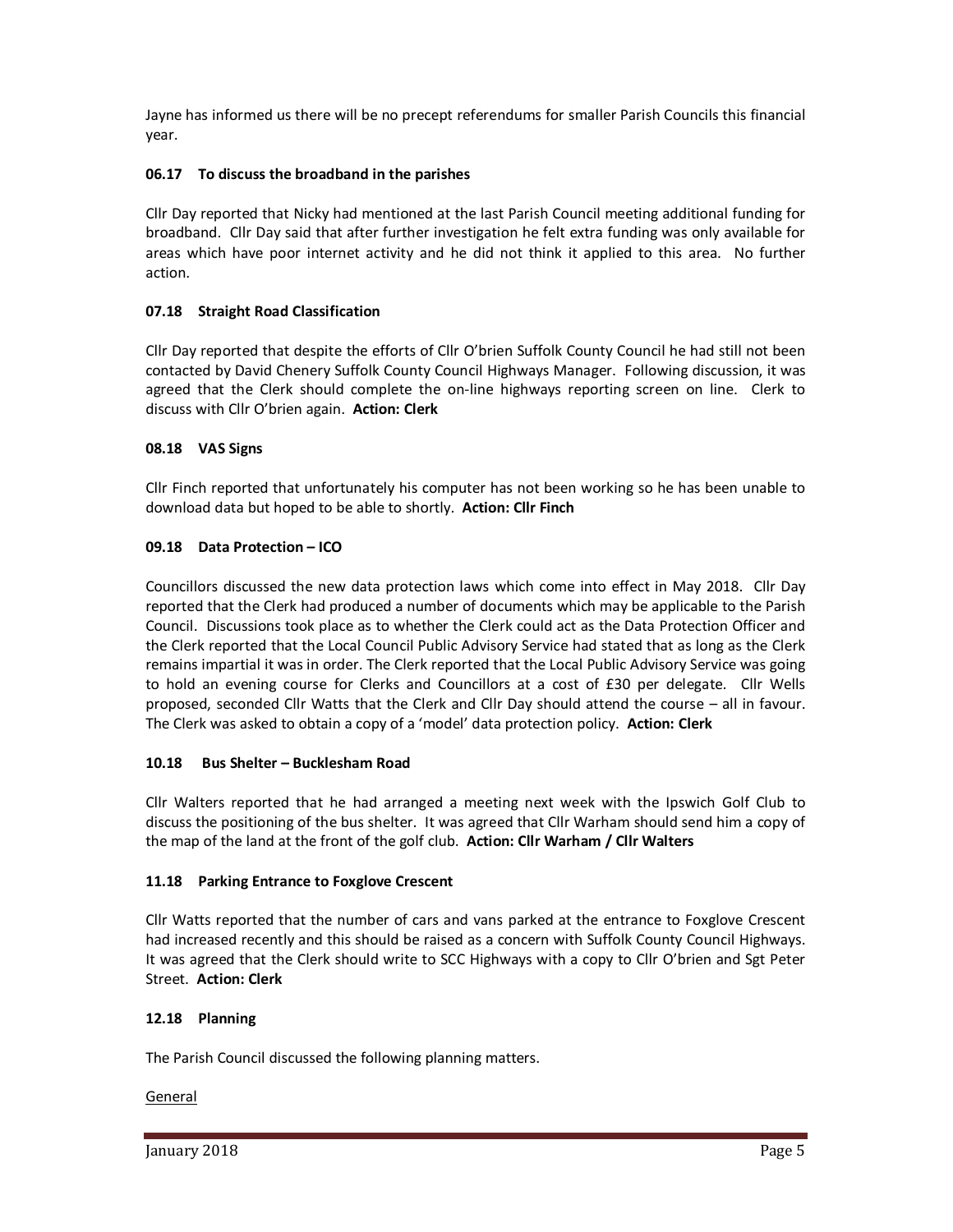Cllr Watts reported that two planning applications had been circulated recently as follows.

DC/17/5406/FUL Poppies Farm Purdis – Extension to northfacing side of house (ground) extension to east facing side of house and internal mods – No objection.

DC/17/5292/FUL Tanglewood – Variation of Con 2. Positioning of boundary fence – No objection.

The following application is still in the process of circulation.

DC/17/5437/OUT Land to the North of Purdis Farm Lane – Six dwellings with associated infrastructure, parking and landscaping. Following discussion, it was agreed that Cllr Watts would draft a reply and pass to the Clerk for submitting to Suffolk District Council Planning Department. **Action: Clerk / Cllr Watts** 

### Adastral Park

Cllr Watts reported that a full day Planning Committee Meeting was being held on Monday,  $15<sup>th</sup>$ January 2018. Cllr Watts commented that the timescale for being notified of this meeting was extremely short. Following discussion, it was agreed that no councillor was available to attend the meeting and that the Clerk should write to Ben Woolnough Suffolk Coastal District Council stating that the Parish Council could not send a representative to speak but that they stand by their comments already put forward. **Action: Clerk**

#### Orwell Truck Stop Planning Application

No further information relating to this application.

#### **13.18 Finance**

Income None Expenditure A J Buggs Salary and Expenses December 2017 **EXPENSION CONSTRANT RESOURCE** HMRC Tax – A J Buggs  $\qquad 194.00$ 

Cllr Warham, seconded Cllr Wells that the above expenditure is approved – all in favour.

### **14.18 Correspondence**

The Clerk reported that the following correspondence has been received.

a. Email received from Gillian Benjamin Communities Officer Suffolk Coastal District Council enclosing a copy of a guide to transport for disabled. She had pointed out that this guide does not include public transport. **Action: Clerk**

### **15.18 Meetings attended by councillors / clerk**

None

### **16.18 Members questions to the Chairman**